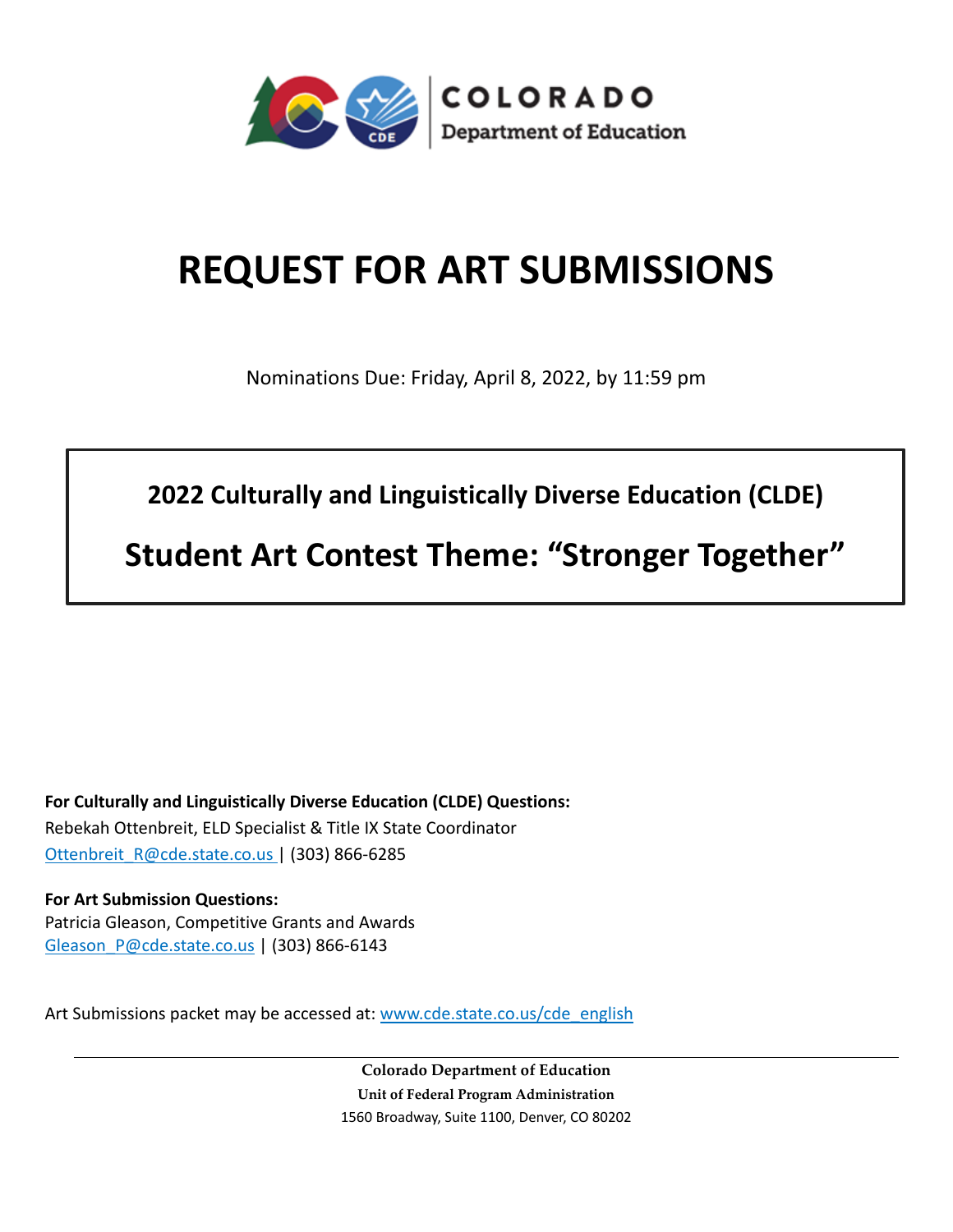## 2022 CLDE Student Art Award Theme: "Stronger Together" Nominations Due: Friday, April 8, 2022, by 11:59 pm

#### **Purpose**

The Colorado Department of Education's (CDE) Office of Culturally and Linguistically Diverse Education (CLDE) awards K-12 students in an annual art contest that usually focuses on cultural identity and diversity. This year's theme, however, is around a more universal concept, that of being "Stronger Together." This opportunity is for students to highlight how they or others have been, or might be, "Stronger Together" through the medium of fine art (painting, drawing, photography, digital media, sculpture, pottery, etc.).

We invite all Colorado students to explore the theme of "Stronger Together" as it relates to yourself, your family, friends, or wider community. What are your thoughts or reflections on this topic? Whether your artwork is about your educational setting, how people have united together in the face of a global pandemic, a challenge in the community, or unique experiences from your family and culture, how have you or others demonstrated strength through togetherness during this time?

## **Qualifications for Entry:**

- Student must be a full-time K-12 student.
- Students may write the narrative in their native language, or, for grades K-2, be scripted by an adult.
- Student artwork expresses the student's views around the theme of "Stronger Together."
- Entries must:
	- o Be submitted as a single PDF file;
	- o Include a typed artist statement; **and**
	- o Include a completed entry form.
- All three portions of the entry must be submitted together, on time.
- **No late submissions will be considered.**
- **Only ONE submission per student may be submitted.**

### **Artist Statement Guidance:**

The purpose of the artist statement is to both promote reflective and critical thinking regarding visual art and to explain the meaning behind your artwork and how it relates to the theme, "Stronger Together." When sharing insights with an audience, it is important to formally articulate insights about your piece, the process you used, and any other details that inform the viewer. Below are some guiding questions to help you write your Artist Statement. There is also a sample Artist Statement on page 3 and a scoring rubric on page 5.

### **Guiding questions for your statement:**

- Does your artwork have a title that is different from the theme? Why did you choose that title?
- How does your piece connect to the theme of "Stronger Together"?
- What is the most important thing you learned while creating this artwork?
- What do you hope the audience will take away from this piece?
- Did you encounter any challenges while creating this piece? How did you overcome the challenge(s)?
- Why is art important? Has art made a difference for you in your life? Why/How?
- Who or what influences your artwork?
- What do you like best about being an artist?
- Why do you make art?
- What does it mean when you say a piece of artwork "turned out really well"?
- Feel free to add any other information you think is important.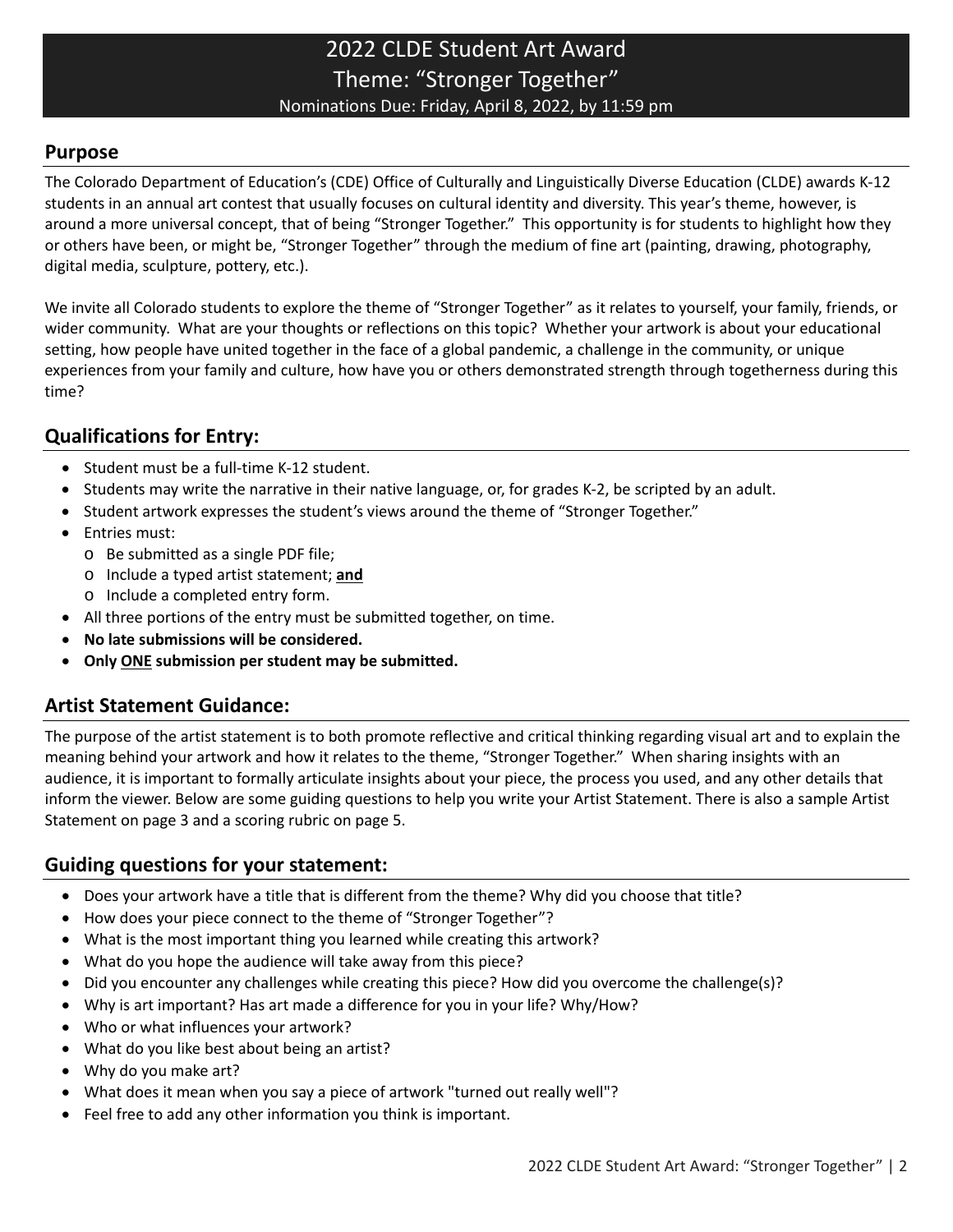#### **Read More About It!**

If you are interested in more detail about preparing an artist statement, the link below gives some great advice!

• [http://artiststatement.com](http://artiststatement.com/)

#### **Submission Process and Deadline**

An electronic copy of the application, artist statement, and artwork should be submitted in PDF format as a single file to [CompetitiveGrants@cde.state.co.us](mailto:CompetitiveGrants@cde.state.co.us) by **Friday, April 8, 2022, at 11:59 pm**.

- **Incomplete or late proposals will not be considered (including appropriate contact information and signatures).**
- **Please note that an application without a parent's signature will be considered incomplete and will not be accepted.**
- E-mai[l CompetitiveGrants@cde.state.co.us](mailto:CompetitiveGrants@cde.state.co.us) if you have not received a notification of receipt within 24 hours of the application deadline.

**Submit complete applications to: [CompetitiveGrants@cde.state.co.us](mailto:CompetitiveGrants@cde.state.co.us) by Friday, April 8, 2022 by 11:59 pm**

#### **Sample Artist Statement from 2020 theme: "Who I Am"**

| Name:            |                                                                                                                                                                                                                                                                                                                                                                                                                                                                                                                                                                                                                                                                                                                 |
|------------------|-----------------------------------------------------------------------------------------------------------------------------------------------------------------------------------------------------------------------------------------------------------------------------------------------------------------------------------------------------------------------------------------------------------------------------------------------------------------------------------------------------------------------------------------------------------------------------------------------------------------------------------------------------------------------------------------------------------------|
| Artwork Title:   |                                                                                                                                                                                                                                                                                                                                                                                                                                                                                                                                                                                                                                                                                                                 |
| Grade:           |                                                                                                                                                                                                                                                                                                                                                                                                                                                                                                                                                                                                                                                                                                                 |
| School:          |                                                                                                                                                                                                                                                                                                                                                                                                                                                                                                                                                                                                                                                                                                                 |
| Instructor Name: |                                                                                                                                                                                                                                                                                                                                                                                                                                                                                                                                                                                                                                                                                                                 |
|                  | I painted this picture of all the things that represent me. It shows the amazing diversity of who I am. I want<br>people to know looking at my art in who I am; with my family, what I like and where I come from. I used<br>black and white paint as a background and then only painted certain parts of the different traditions that<br>are all a part of who I am, using other colors of acrylic paint. I chose many colors to show that, in art, I can<br>choose the colors I think look best, even on canvas.                                                                                                                                                                                             |
|                  | In my painting, I display the world as very plain. I used just black and white paints to point out that more<br>important is what I contribute into the world and people around me. All that things that make up me and<br>how they fit in the world is in color. Who I am makes the world brighter and more colorful. The image of<br>folklorico dancing is bright red and yellow. I love my dancing and love the small village of Mexico of where I<br>got to learn folklorico. I painted my family as a portrait with all colors. My family is the root of my values<br>and what I believe. All the things that make up me are painted in the bright acrylic paints adding color to<br>our very plain world. |
|                  | The different options in painting make you feel like you can create a message on canvas. I can create an<br>artistic piece even if I cannot draw very well. We are taught at my school that everyone is an artist and that<br>we need to find ways to unlock the artist we have inside of us. I believe that is true and everyone in my class<br>seems to have unique strengths in art. If we have unique strengths in art, we learn that we have unique<br>strengths in many other things too. Art opens new ideas for everyone so even though we all are diverse, we<br>also have art in common. That is why art is important.                                                                                |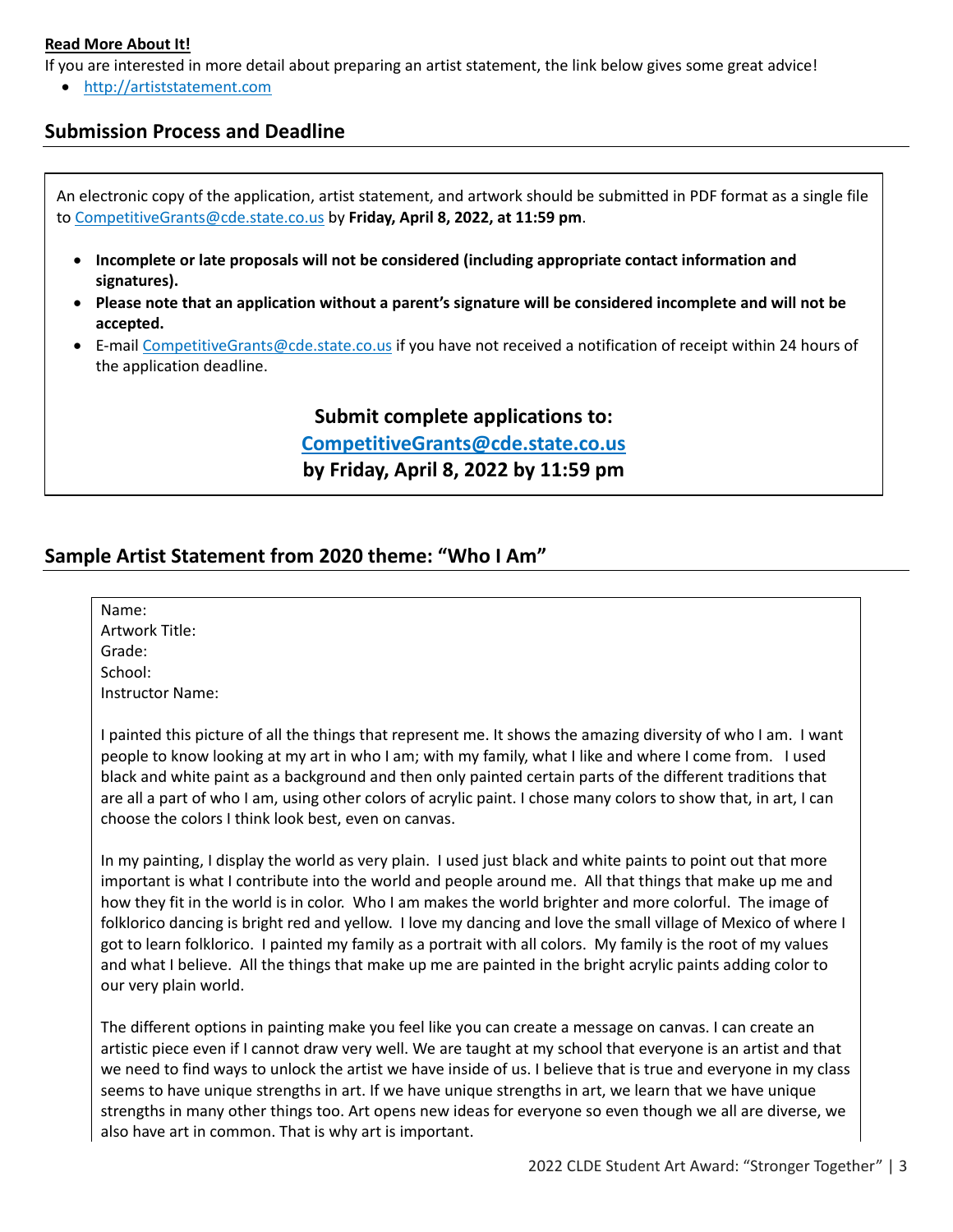## 2022 CLDE Student Art Award Theme: "Stronger Together" Nominations Due: Friday, April 8, 2022 by 11:59 pm

| <b>Applicant Contact Information</b>                      |                       |                   |                   |            |  |                        |  |  |  |
|-----------------------------------------------------------|-----------------------|-------------------|-------------------|------------|--|------------------------|--|--|--|
| This application is submitted by<br>(must check one box): |                       | $\square$ Student | $\square$ Teacher |            |  | $\Box$ Parent/Guardian |  |  |  |
|                                                           |                       |                   |                   |            |  |                        |  |  |  |
| <b>Student Information</b>                                |                       |                   |                   |            |  |                        |  |  |  |
| <b>Student Name:</b>                                      |                       |                   |                   | Age:       |  | Grade:                 |  |  |  |
| <b>Artwork Title:</b>                                     |                       |                   |                   |            |  |                        |  |  |  |
| <b>School Name:</b>                                       | <b>District Name:</b> |                   |                   |            |  |                        |  |  |  |
| <b>Parent/Guardian Contact Information</b>                |                       |                   |                   |            |  |                        |  |  |  |
| <b>Parent/Guardian Name:</b>                              |                       |                   |                   | Telephone: |  |                        |  |  |  |
| <b>E-mail Address:</b>                                    |                       |                   |                   |            |  |                        |  |  |  |
| <b>Teacher Contact Information (if applicable)</b>        |                       |                   |                   |            |  |                        |  |  |  |
| <b>Teacher Name:</b>                                      |                       |                   | <b>Position:</b>  |            |  |                        |  |  |  |
| <b>Work E-mail:</b>                                       | <b>Work Phone:</b>    |                   |                   |            |  |                        |  |  |  |

| <b>Required Consent and Signatures</b>          |                                                                                                                                                                                                                                                                                                                                                                                                                                              |  |  |  |  |  |  |
|-------------------------------------------------|----------------------------------------------------------------------------------------------------------------------------------------------------------------------------------------------------------------------------------------------------------------------------------------------------------------------------------------------------------------------------------------------------------------------------------------------|--|--|--|--|--|--|
| If submitted by<br><b>Student or</b>            | $\Box$ I affirm that Parent/Guardian consent for this submission has been granted and they agree to<br>the statement below.<br>X                                                                                                                                                                                                                                                                                                             |  |  |  |  |  |  |
| Teacher:                                        | My signature verifies that I have read the contest requirements to enter my artwork into the 2022 CLDE<br>Student Art Contest. I understand that by submitting my entry to this contest, my artwork becomes the sole<br>property of the Office of CLDE and CDE. I assure that this is my original work.                                                                                                                                      |  |  |  |  |  |  |
| If submitted by<br>Parent/Guardian              | x                                                                                                                                                                                                                                                                                                                                                                                                                                            |  |  |  |  |  |  |
| (only if<br>parent/guardian<br>box is checked): | Parent/Guardian hereby authorizes the Colorado Department of Education to display for public viewing my<br>child's art that was entered into the "Stronger Together" 2022 CLDE Student Art Contest. I understand that<br>the public display will include my child's art image, his/her name, grade, school, district, and art narrative in<br>multimedia formats including, but not limited to: CDE website, social media, and publications. |  |  |  |  |  |  |